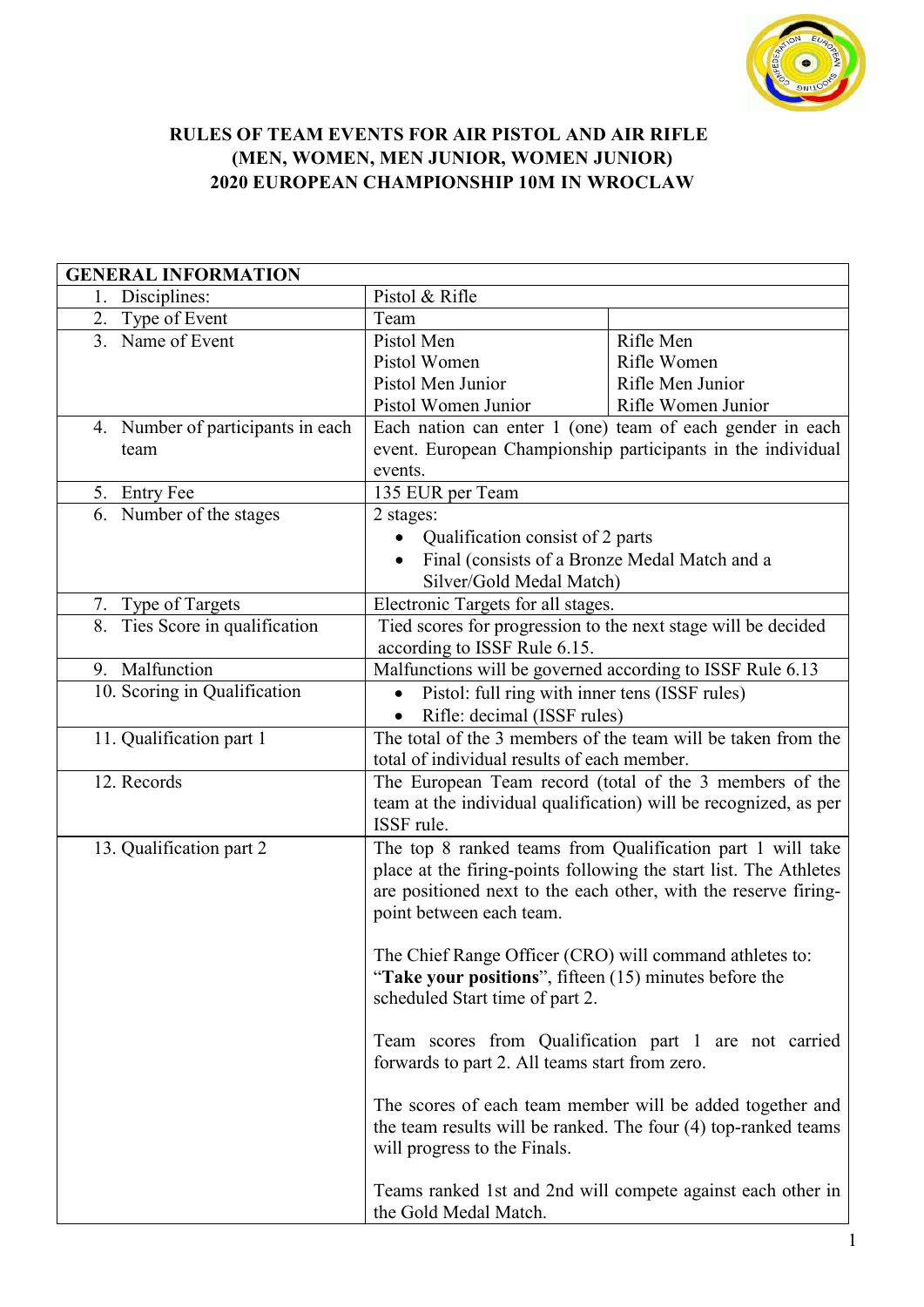

|                                                | Teams ranked 3rd and 4th will compete against each other in<br>the Bronze Medal Match.                                                                                                                                                                                                                                                                                                                                                                                                                                                                                                                                                                                                                                                                                                                                                                                                                                                                                                                                                                                                                                                               |
|------------------------------------------------|------------------------------------------------------------------------------------------------------------------------------------------------------------------------------------------------------------------------------------------------------------------------------------------------------------------------------------------------------------------------------------------------------------------------------------------------------------------------------------------------------------------------------------------------------------------------------------------------------------------------------------------------------------------------------------------------------------------------------------------------------------------------------------------------------------------------------------------------------------------------------------------------------------------------------------------------------------------------------------------------------------------------------------------------------------------------------------------------------------------------------------------------------|
| 14. Number of shots in<br>Qualification part 2 | Preparation and Sighting Time: ten (10) minutes<br>20 shots by each team member (total 60 shots) to be fired in<br>20 minutes.<br>Each athlete fires independently of their partner.                                                                                                                                                                                                                                                                                                                                                                                                                                                                                                                                                                                                                                                                                                                                                                                                                                                                                                                                                                 |
| 15. Final                                      | The Bronze Medal Match will take place first, followed by the<br>Gold Medal Match.<br>No bib numbers will be worn in the Medal Matches.<br>Reporting time for all twelve (12) Medal Match athletes is 30<br>minutes before the published Start time of the Bronze Medal<br>Match.<br>ISSF Rules apply to late reporting.<br>Athletes in the Bronze Medal Match, or their Coaches, must<br>be allowed to place their equipment on their designated firing-<br>points at least 15 minutes before the scheduled Start time.<br>They must then leave the range to await being called to the<br>line.<br>No bags or transport-boxes may be left on the Field of Play.                                                                                                                                                                                                                                                                                                                                                                                                                                                                                     |
| 16. Format of Final                            | For the Bronze Medal Match, the team ranked third (3rd) after<br>Qualification will take positions on points A1, A2 and A3,<br>with the team ranked fourth (4th) on points B1, B2 and B3.<br>The Chief Range Officer (CRO) will conduct the Medal<br>Matches with the following commands:<br>Ten (10) minutes before the published Start time of<br>the Bronze Medal Match," Athletes to the line".<br>Allow one $(1)$ minute for the athletes to take their<br>positions, then announce, "Three minutes<br>preparation and sighting time, Start".<br>After 2 minutes 30 seconds, "30 seconds"<br>After 3 minutes, "Stop".<br>Presentation of Athletes - as per individual Finals.<br>After all presentations are completed:<br>"Take your positions"<br>After one (1) minute:<br>"For the first/next competition shot, load-5sec-<br>Start"<br>Each team member will fire a single shot in a maximum time<br>of 50 seconds. Either athlete may fire first.<br>The CRO may call "Stop" after all athletes have fired.<br>The team with the highest combined score of each<br>round will be announced, together with the number of<br>points awarded. |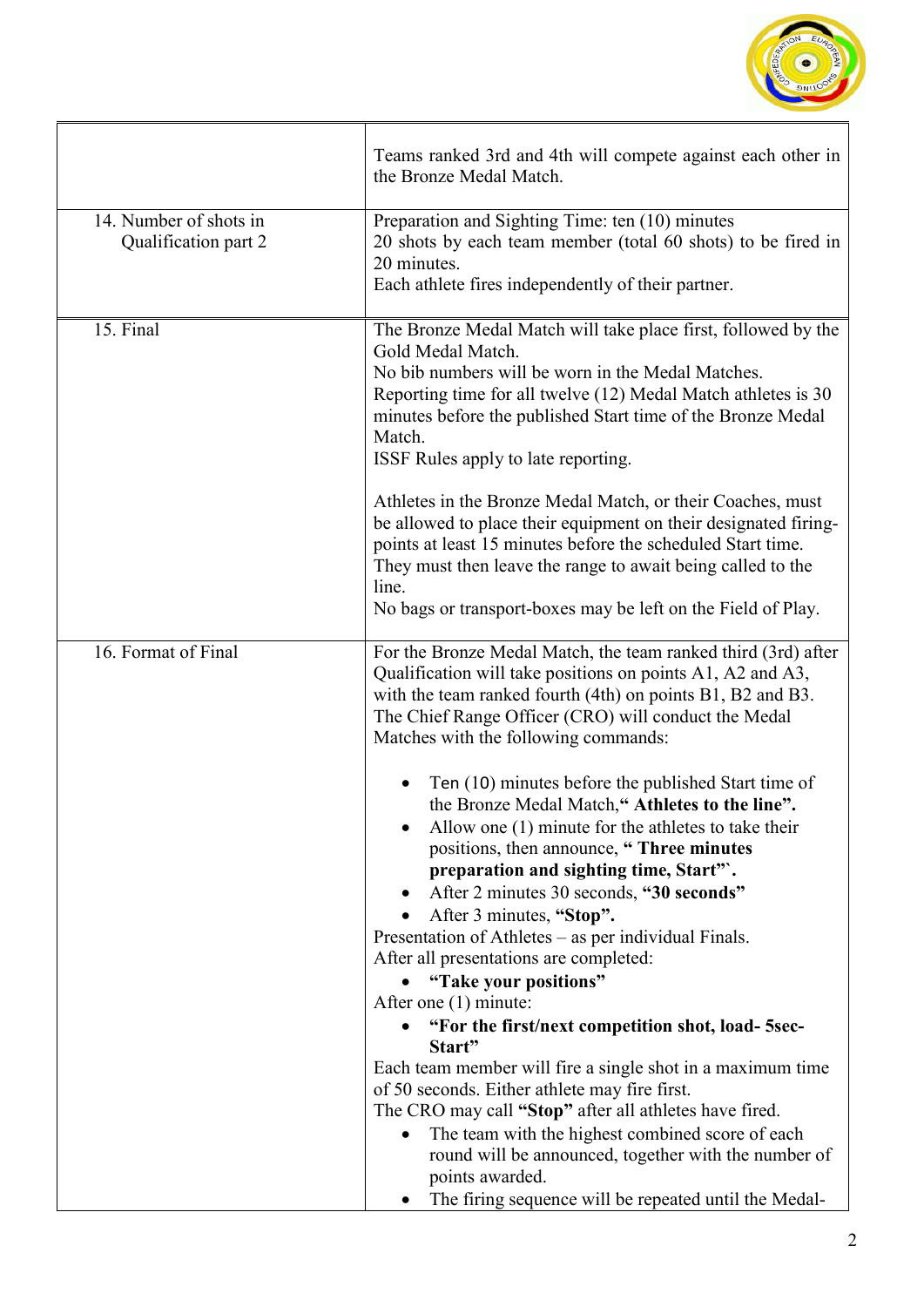

|                                           | Match is decided.<br>A Coach or Athlete may request a "Time-out" by<br>raising a hand whilst the announcements are being<br>made after the completion of the round. This may be<br>requested once only during the Medal Match. The<br>Coach may approach and speak to his Athlete(s) on the<br>firing-line for a maximum time of thirty $(30)$ seconds.<br>If a "time-out" is requested by one team, a Coach of<br>the other team may also approach and speack to his<br>$\text{athlete}(s)$ at the same time. This does not affect the<br>opportunity of the other team to request their own<br>"time-out".<br>The time to reach 16 points or more will win the<br>match. The CRO will declare, "The results are final"<br>and announce the team who are the Bronze Medalists. |
|-------------------------------------------|---------------------------------------------------------------------------------------------------------------------------------------------------------------------------------------------------------------------------------------------------------------------------------------------------------------------------------------------------------------------------------------------------------------------------------------------------------------------------------------------------------------------------------------------------------------------------------------------------------------------------------------------------------------------------------------------------------------------------------------------------------------------------------|
| 17. Scoring in Final                      | Decimal scoring will be used for Rifle and Pistol.<br>The team with the highest combined score in each round,<br>compared against the other team in the Match, wins two (2)<br>points.<br>In case of equal scores each team receives one (1) point.<br>The first team to reach 16 points or more will be declared the<br>winner of the Match.                                                                                                                                                                                                                                                                                                                                                                                                                                   |
| 18. Tied scores in Medal Matches          | In case of a tie where both teams have scored 16 points, the<br>Match will continue with one (1) additional shot fired by both<br>members of each team to decide the tie.<br>If the scores are still tied the teams will continue to shoot<br>additional shots on command until the tie is broken.                                                                                                                                                                                                                                                                                                                                                                                                                                                                              |
| 19. Change Over between Medal-<br>Matches | After at least five (5) minutes, from the end of the Bronze<br>Medal Match, and after those Athletes have left the range, the<br>targets have been checked by the RTS Jury and the CRO has<br>declared, "Range clear", Athletes for the Gold/Silver Medal<br>Match, or their Coaches, must be allowed to place their<br>equipment on their firing-points. They must then leave the<br>range to await being called to the line.                                                                                                                                                                                                                                                                                                                                                  |
| 20. Gold/Silver Medal Matches             | The team ranked first (1st) after Qualification will take<br>positions on points A1, A2 and A3, with the team ranked<br>second (2nd) points B1, B2 and B3.<br>The format and commands of the CRO for the Gold / Silver<br>Medal Match will be the same as for the Bronze Medal<br>Match.<br>The winning team will be declared the Gold Medalists and the<br>runners-up will be declared the Silver Medalists.                                                                                                                                                                                                                                                                                                                                                                   |
| 21. Presentation of Medallists            | The Gold and Silver Medalists will be joined on the Field of                                                                                                                                                                                                                                                                                                                                                                                                                                                                                                                                                                                                                                                                                                                    |